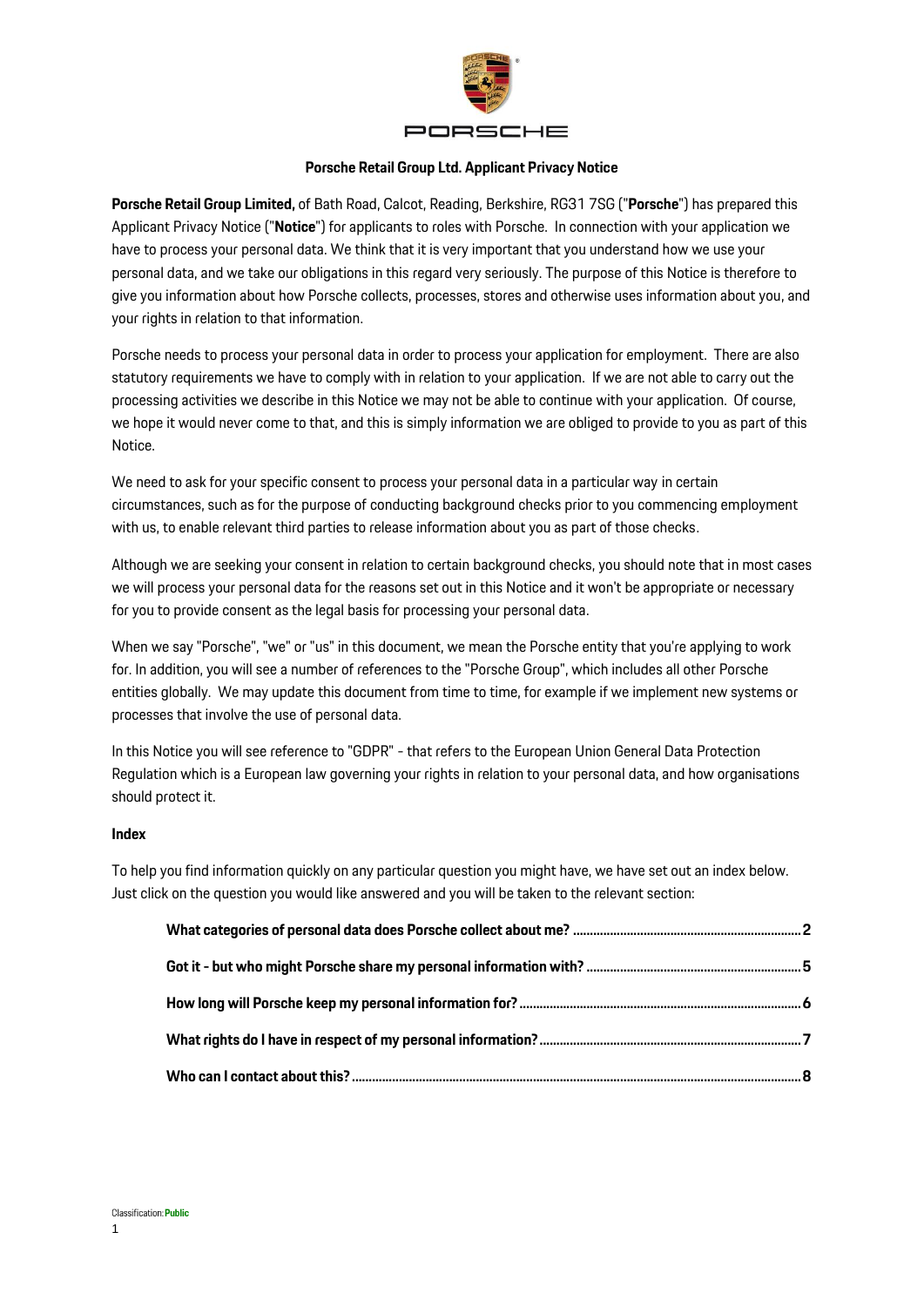

## <span id="page-1-0"></span>**What categories of personal data does Porsche collect about me?**

"Personal data" means any information relating to you. Porsche will collect, process and use the following categories and types of personal data about you:

- **identification data**, such as your name, citizenship, passport data, photo, [drivers' licence information], national insurance number;
- **personal information**, such as your date and place of birth, emergency contact details, and gender;
- **contact details**, such as your home address, telephone number and email address;
- **education and work experience,** such as contact details for your current/former employer, information about your educational background, your work experience and other experience;
- **other application data,** such as the information included in your application form/CV;
- **information collected as part of the interview process,** such as notes taken from your interview or information provided from recruitment agencies;
- **background check information,** such as information obtained through reference checks and confirmation about your work/educational background.
- **results from psychometric testing** carried out by a third party supplier as part of the assessment process.

# together "**Applicant Data**".

In addition to the collection, processing and use of the Applicant Data, Porsche collects, processes and uses the following special categories of personal information about you which we describe as "**Sensitive Applicant Data**":

- **health and medical data**, such as information on disability;
- **criminal records data**;
- **race or ethnicity data** such as information contained in your passport or other citizenship and right to work documentation, and information which you have voluntarily provided to Porsche for the purposes of our equal opportunities and diversity monitoring initiatives;

# **Why does Porsche need to collect, process and use my Applicant Data and Sensitive Applicant Data and what is the legal basis for doing so?**

We collect and use Applicant Data and Sensitive Applicant Data for a variety of reasons linked to processing your application for a role with us (the "**Processing Purposes**"). However, we can only collect and use this data if we have a valid legal basis for doing so, and we are required to explain the various legal bases that we rely on to you.

To give you the full picture, we have set out each of the reasons why we collect and use Applicant Data, i.e. the Processing Purposes, and mapped these against the different legal bases that allow us to do so. We appreciate that this is quite a lot of information to take in, so please bear with us:

| <b>Processing Purposes</b>                                                                                                                                                                                   | <b>Legal Bases</b>          |
|--------------------------------------------------------------------------------------------------------------------------------------------------------------------------------------------------------------|-----------------------------|
| Administering and processing your application<br>(including processing a job offer should you be<br>successful) including identification data, contact<br>details, information about your qualifications and | Processing Purposes 1 to 3: |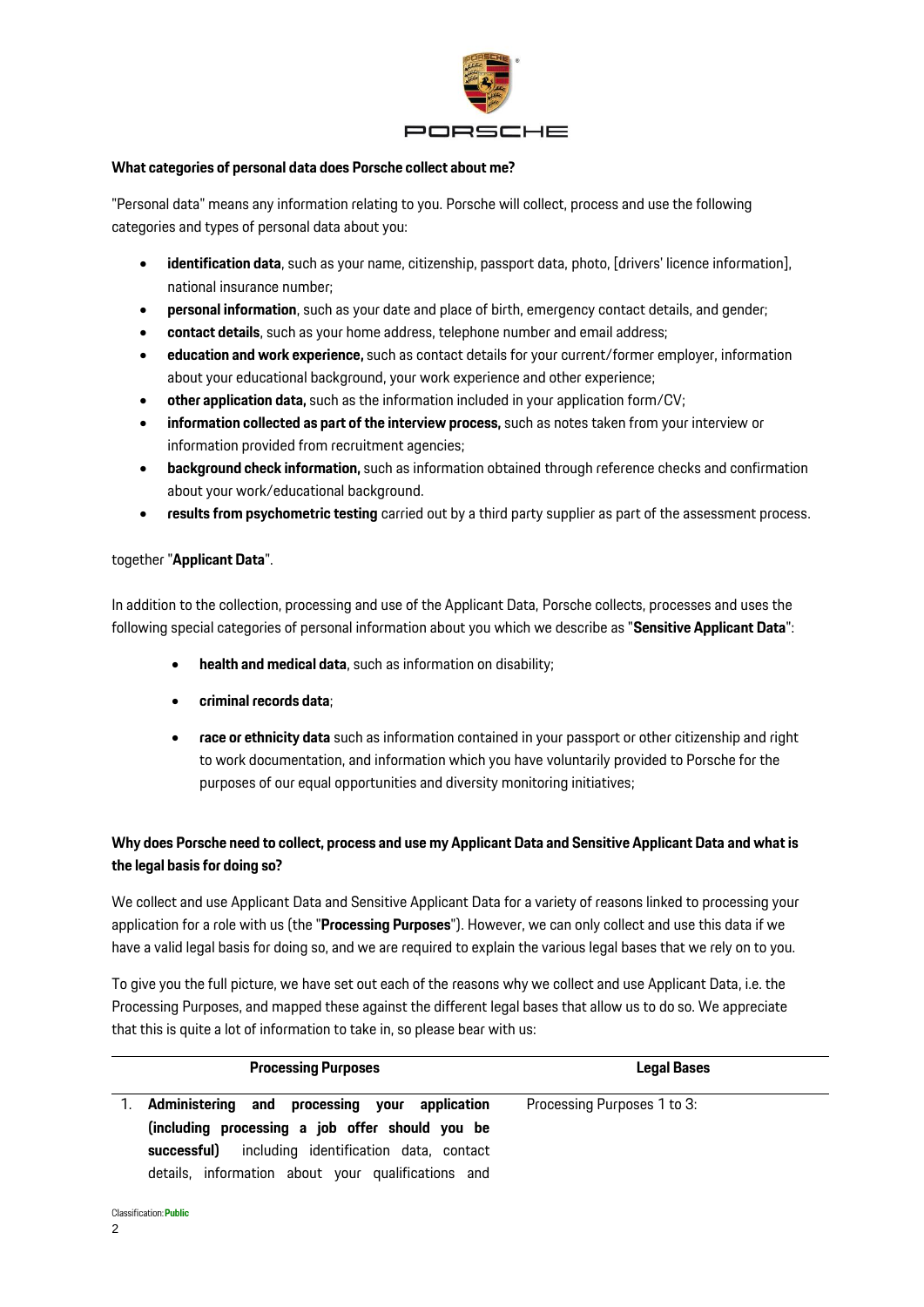

| employment history, and information obtained during<br>your interview and information contained in your CV.                                                                                                                                                                                                                                                                                                                                                                                                                                               | Necessary for performing a contract<br>$\bullet$<br>with you as the data subject;                                                                                                                                                                                                                                           |
|-----------------------------------------------------------------------------------------------------------------------------------------------------------------------------------------------------------------------------------------------------------------------------------------------------------------------------------------------------------------------------------------------------------------------------------------------------------------------------------------------------------------------------------------------------------|-----------------------------------------------------------------------------------------------------------------------------------------------------------------------------------------------------------------------------------------------------------------------------------------------------------------------------|
| 2. To determine your eligibility for the role you applied for,<br>including identification data, contact details, information<br>about your work and education experience, information<br>obtained during your interview and information<br>contained in your CV.<br>3. Conducting background checks as part of your<br>application, (Including; Adverse Financial Checks,<br>Identity Checks, Directors Search's, Basic Criminal<br>Record Check, Standard and Enhanced Criminal Record<br>Check, Employment References, Sanctions Check, FCA<br>Check.) | Compliance with legal obligations which<br>$\bullet$<br>Porsche is subject to in relation to<br>employment law;<br>Legitimate interests of Porsche; and<br>$\bullet$<br>Your consent as data subject.                                                                                                                       |
| 4. Assessing your suitability for a role, which may require<br>you to complete psychometric tests administered by a<br>third party provider. You can find out more about these<br>tests by using the contact details provided at the bottom<br>of this Notice.                                                                                                                                                                                                                                                                                            | Legitimate interests of Porsche<br>$\bullet$                                                                                                                                                                                                                                                                                |
| 5. Complying with applicable laws and employment-<br>related requirements along with the administration of<br>those requirements, such as income tax, national<br>insurance deductions, and employment and immigration<br>laws which involves the processing of identification data<br>and contact details.                                                                                                                                                                                                                                               | Processing Purposes 4 to 5:<br>Compliance with legal obligations which<br>Porsche is subject to, particularly in<br>relation to tax law, employment law,<br>social security law and immigration law;<br>and                                                                                                                 |
| 6. Monitoring and ensuring compliance with applicable<br>policies and procedures and laws, which involves the<br>processing of your identification data and contact<br>details.                                                                                                                                                                                                                                                                                                                                                                           | Legitimate interests of Porsche.                                                                                                                                                                                                                                                                                            |
| 7. Communicating with you, Porsche employees and third<br>parties, including informing you of future opportunities<br>with Porsche (such as existing or potential business<br>partners, suppliers, or government officials), including<br>communicating future employment opportunities,<br>which involves the processing of identification data and<br>your contact details.                                                                                                                                                                             | Processing Purpose 6:<br>Necessary for performing a contract<br>with you as the data subject - we need<br>to be able to communicate with you so<br>that we needed to enter into a contract<br>with you;<br>Compliance with legal obligation to<br>which data controller is subject; and<br>Legitimate interests of Porsche. |

 $\overline{a}$ 

j.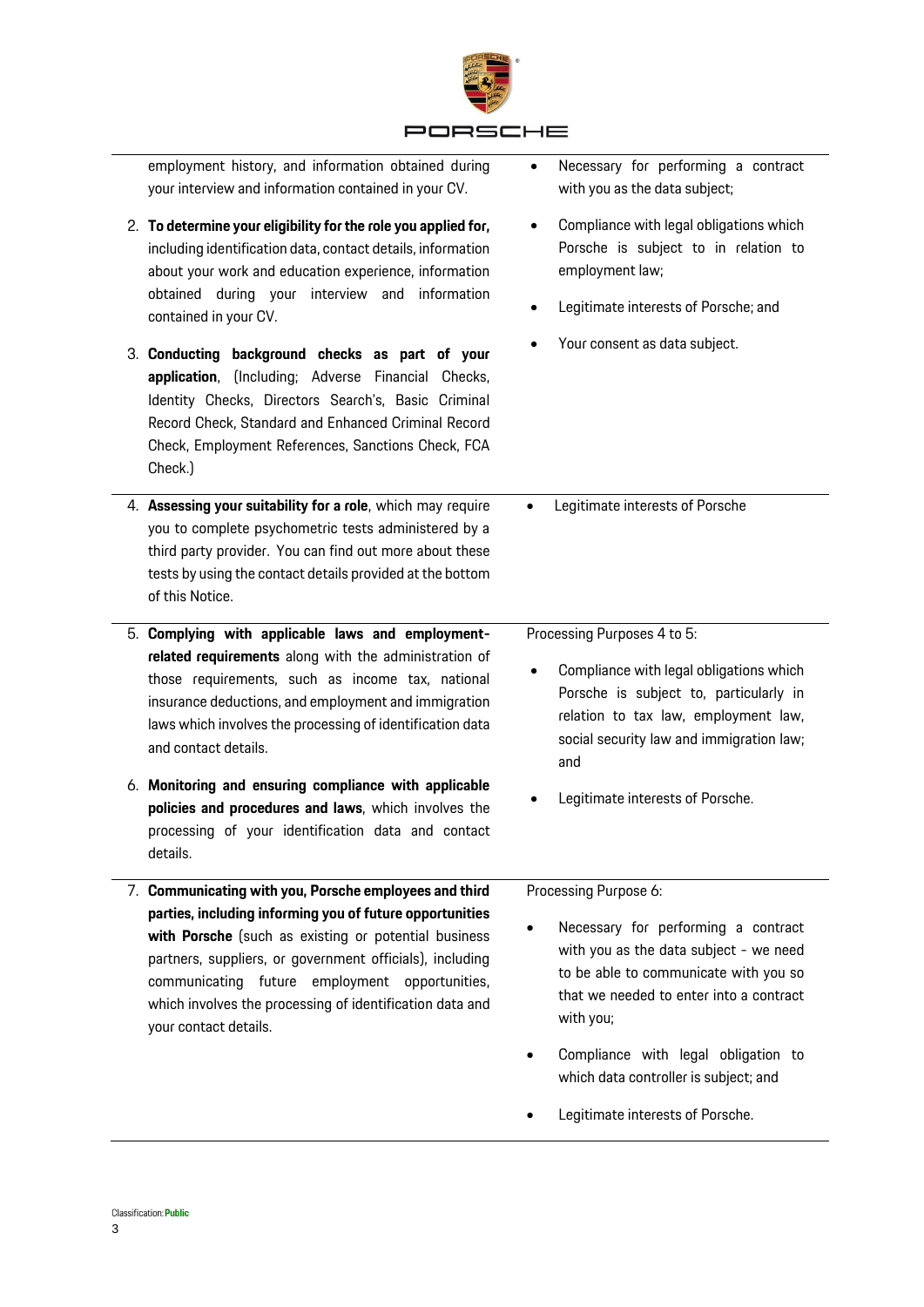

| 8. Responding to and complying with requests and legal                                                                                                                                                                                       | Processing Purpose 7:                                                                                           |
|----------------------------------------------------------------------------------------------------------------------------------------------------------------------------------------------------------------------------------------------|-----------------------------------------------------------------------------------------------------------------|
| demands from regulators or other authorities in or<br>outside of your home country which involves the<br>processing of identification data and contact details.                                                                              | Compliance with legal obligations which<br>٠<br>Porsche is subject to.                                          |
| 9. Complying with corporate financial responsibilities,                                                                                                                                                                                      | Processing Purpose 8:                                                                                           |
| including audit requirements (both internal and external)<br>and cost/budgeting analysis and control which involves<br>the processing of identification data, contact details,<br>information about the role you have applied for, including | Legitimate interests of Porsche, i.e. we<br>٠<br>need to ensure that we manage our<br>business effectively; and |
| the role's salary and benefits.                                                                                                                                                                                                              | Compliance with legal obligations which<br>$\bullet$<br>Porsche is subject to.                                  |

Below are the Processing Purposes and corresponding Legal Bases for Sensitive Applicant Data:

| <b>Processing Purpose</b>                                                                                                                                           | <b>Legal Bases</b>                                                                                                                                                                                                                                                                                                                                                                                            |
|---------------------------------------------------------------------------------------------------------------------------------------------------------------------|---------------------------------------------------------------------------------------------------------------------------------------------------------------------------------------------------------------------------------------------------------------------------------------------------------------------------------------------------------------------------------------------------------------|
| 1. To accommodate your application and interview and for<br>compliance with legal obligations, we may use health<br>and medical data.                               | Your explicit consent as allowed by local<br>$\bullet$<br>data protection law; and<br>Necessary to carry out the obligations<br>$\bullet$<br>and to exercise specific rights of Porsche<br>or you in the field of employment and<br>social security and social protection law<br>as permitted by local data protection law.                                                                                   |
| 2. Criminal records background checks in relation to you in<br>the process of your application, where relevant and<br>appropriate to the role you are applying for. | Your explicit consent as allowed by local<br>data protection law;<br>Necessary to carry out the obligations<br>and to exercise specific rights of Porsche<br>or you in the field of employment and<br>social security and social protection law<br>as permitted by local data protection law;<br>and<br>Necessary for reasons of substantial<br>public interest as permitted by local data<br>protection law. |

j.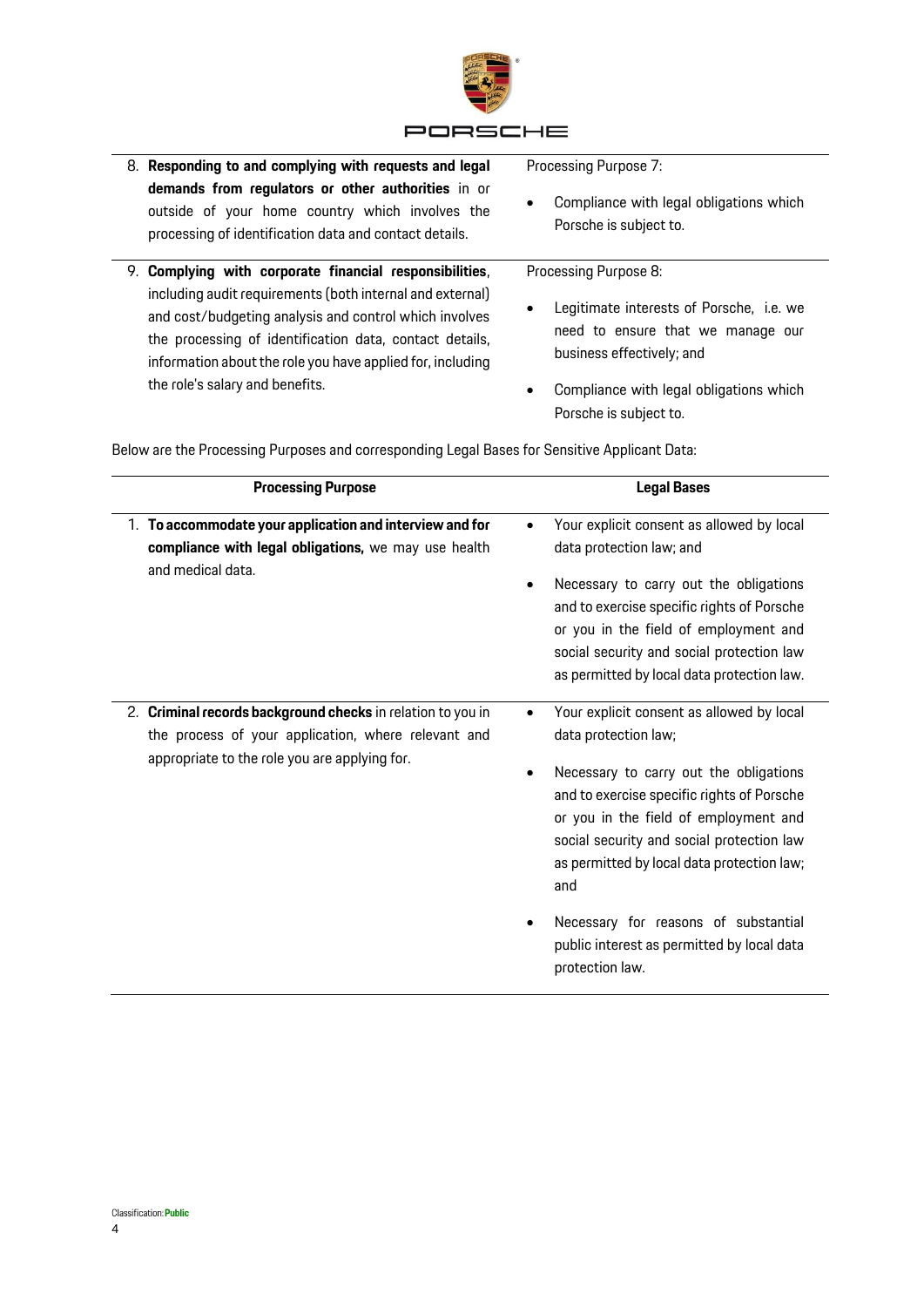

3. **Equal opportunities monitoring and diversity monitoring and initiatives** may involve us using race or ethnicity data such as information contained in your passport or other citizenship and right to work documentation, or sexual orientation data where this has been provided voluntarily to Porsche. Necessary for reasons of substantial public interest as permitted by local data protection law; and Necessary for reasons of substantial public interest as permitted by local data protection law.

We appreciate that there is a lot of information to take in, and we want to be as clear with you as possible over what this means. Where we talk about "legitimate interests" of Porsche or third parties, this can include:

- Assessing your suitability for employment/engagement with Porsche;
- Implementation and operation of a group-wide organisational structure and group-wide information sharing;
- Right to freedom of expression or information, including in the media and the arts;
- Prevention of fraud, misuse of company IT systems, or money laundering;
- Operation of a whistleblowing scheme;
- Physical security, IT and network security;
- Internal Investigations;
- Compliance with our legal obligations;
- Proposed mergers and acquisitions.

When relying on the legitimate interests basis for processing your personal data, we will balance the legitimate interest pursued by us and any relevant third party with your interest and fundamental rights and freedoms in relation to the protection of your personal data to ensure it is appropriate for us to rely on legitimate interests and to identify any additional steps we need to take to achieve the right balance.

# <span id="page-4-0"></span>**Got it - but who might Porsche share my personal information with?**

As you may know, we are part of the global Porsche AG Group, and several entities in this group are involved in the Processing Purposes. To ensure that the Processing Purposes can be completed, your information may be shared with any of the entities within the Porsche Group network. Where we do share data in this way, however, it is our policy to limit the categories of individual who have access to that personal information.

Porsche may transfer personal data to third parties, including to entities within and outside the Porsche Group located in any jurisdictions where Porsche Group entities are located, for the Processing Purposes as follows:

 **Within the Porsche Group.** As the Porsche entity that you are applying to is part of a wider group headquartered in the Germany, which all partially share management, human resources, legal, compliance, finance and audit responsibility, Porsche may transfer the Applicant Data and Sensitive Applicant Data to, or otherwise allow access to such data by other entities within the Porsche Group,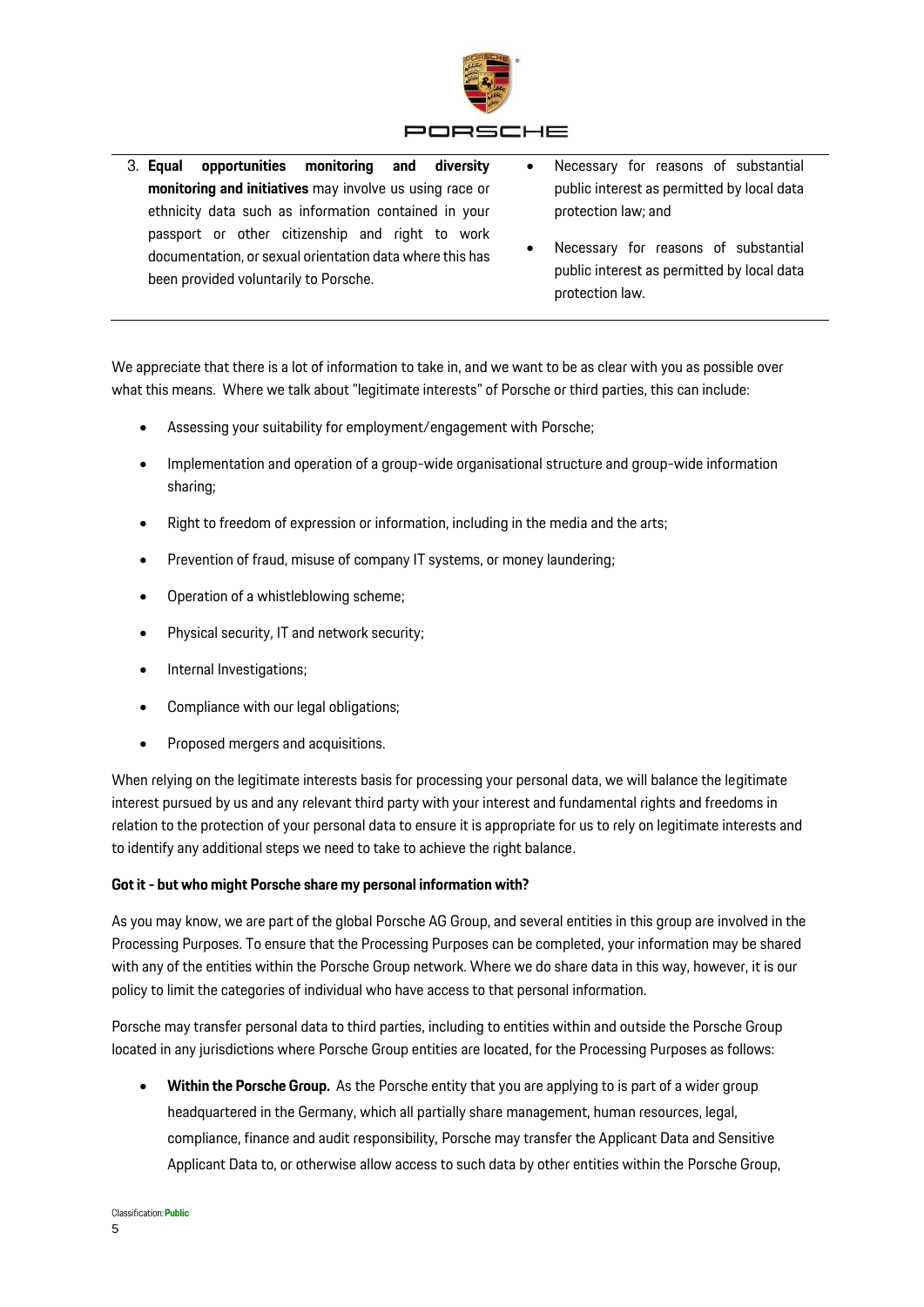

which may use, transfer, and process the data for the following purposes: to maintain and improve effective administration of the workforce; to communicate information about the Porsche Group; to maintain a corporate directory; to maintain IT systems; to monitor and assure compliance with applicable policies and procedures, and applicable laws; and to respond to requests and legal demands from regulators and other authorities.

- **Regulators, authorities, and other third parties.** As necessary for the Processing Purposes described above, personal information may be transferred to regulators, courts, and other authorities (e.g., tax and law enforcement authorities), independent external advisors (e.g., auditors), insurance providers, pensions and benefits providers, internal compliance and investigation teams (including external advisers appointed to conduct internal investigations)**.**
- **Data processors.** As necessary for the Processing Purposes described above, personal data may be shared with one or more third parties, whether affiliated or unaffiliated, to process personal information under appropriate instructions ("**Data Processors**"). The Data Processors may carry out instructions related to recruitment, workforce administration, IT system support and maintenance, payroll and compensation, training, compliance, and other activities, and will be subject to contractual obligations to implement appropriate technical and organisational security measures to safeguard the personal information, and to process the personal information only as instructed.

For a full list of the Porsche Group entities and third parties that we may share your data with, please contact us as set out below.

As you may expect, some of the recipients we may share Applicant Data and Sensitive Applicant Data with may be located in countries outside of Europe. In some cases, this may include countries located outside the European Union and/or European Economic Area ("EAA").

Some countries where recipients may be located already provide an adequate level of protection for this data (e.g. Canada), and transfers to other countries such as the USA may be protected under arrangements such as the EU-US Privacy Shield. Nonetheless, for transfers to Porsche Group entities outside of the EEA, Porsche will be bound by the EU Standard Contractual Clauses pursuant to Article 46(2)(c) GDPR, which the European Commission has assessed as providing an adequate level of protection for personal data, to ensure that your data is protected adequately.

If recipients are located in other countries without adequate protections for personal data, Porsche will take all necessary measures to ensure that transfers out of the EEA are adequately protected as required by applicable data protection law. This will include using appropriate safeguards such as the EU Standard Data Protection Clauses. You can ask for a copy of the such appropriate safeguards by contacting us as set out below ("**Who can I contact about this**?").

#### <span id="page-5-0"></span>**How long will Porsche keep my personal information for?**

It is our policy not to keep personal information for longer than is necessary. We may, for example, keep your personal information for a reasonable time after your application process is completed, in case we have future job opportunities that we consider you are suitable for. Where personal information is kept, that period will be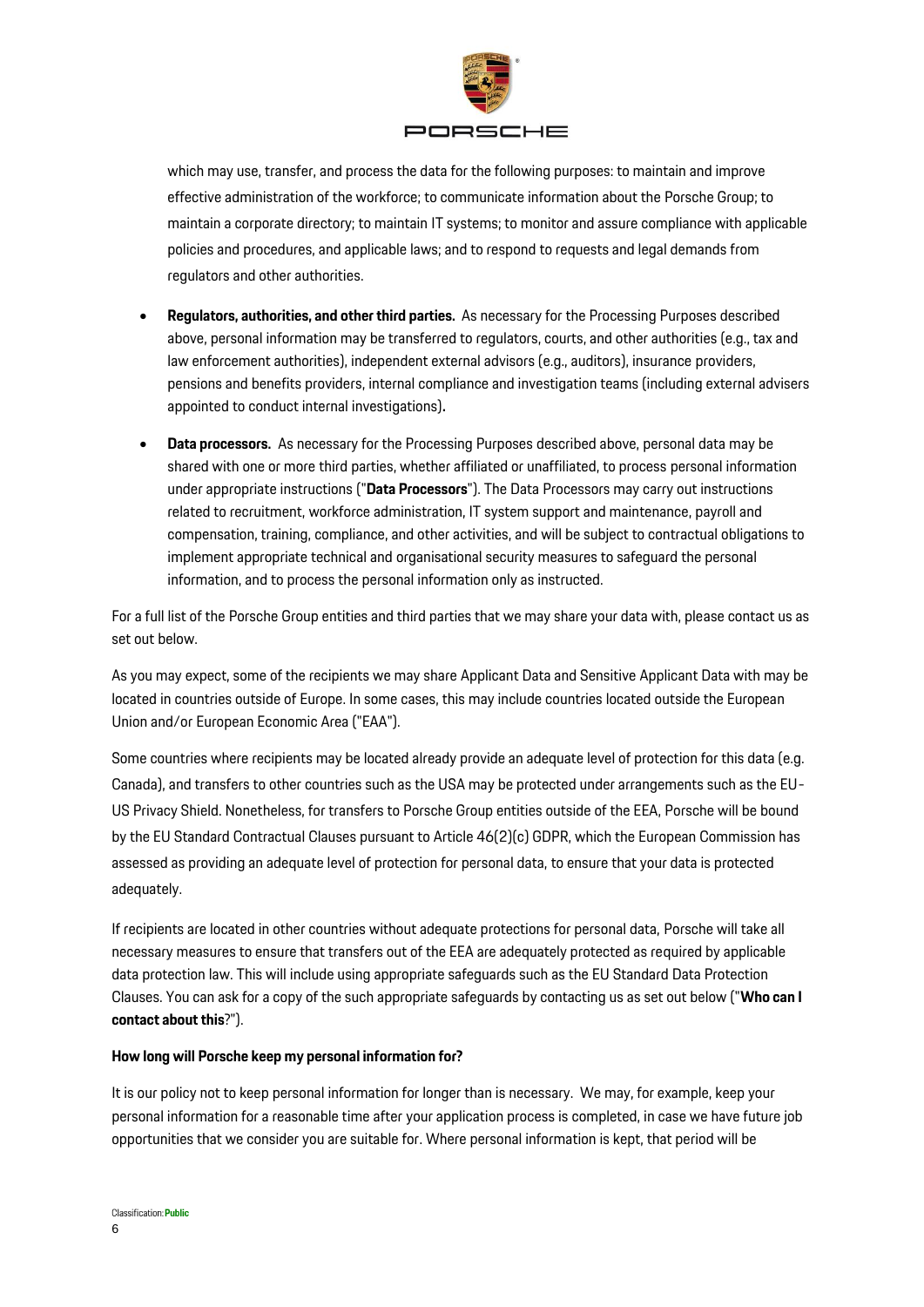

determined based on the applicable local law. For further information, please contact us as set out below to request further details on how long Porsche will retain different categories of personal information.

# <span id="page-6-0"></span>**What rights do I have in respect of my personal information?**

You have a number of rights in relation to your Applicant Data and Sensitive Applicant Data. These can differ by country, but can be summarised in broad terms as follows:

## **(i) Right of access**

You have the right to confirm with us whether your personal data is processed, and if it is, to request access to that personal data including the categories of personal data processed, the purpose of the processing and the recipients or categories of recipients. We do have to take into account the interests of others though, so this is not an absolute right, and if you want to request more than one copy we may charge a fee.

## **(ii) Right to rectification**

You may have the right to rectify inaccurate or incomplete personal data concerning you. We encourage you to review this information regularly to ensure that it is accurate and up to date.

## **(iii) Right to erasure (right to be forgotten)**

You may have the right to ask us to erase personal data concerning you.

# **(iv) Right to restriction of processing**

In limited circumstances, you may have the right to request that we restrict processing of your personal data, however where we process Applicant Data and Sensitive Applicant Data for the Processing Purposes we think that we have a legitimate interest in processing which may override a request that you make.

# **(v) Right to data portability**

You may have the right to receive personal data concerning you, which you have provided to us, in a structured, commonly used and machine-readable format and you may have the right to transmit that data to another entity.

#### **(vi) Right to object and rights relating to automated decision-making**

Under certain circumstances you may have the right to object, on grounds relating to your particular situation, at any time to the processing of your personal data, including profiling, by us and we can be required to no longer process your personal data. This may include requesting human intervention in relation to an automated decision so that you can express your view and to contest the decision.

To exercise any of these rights, please contact us as stated under below (**Who can I contact about this?**).

You also have the right to lodge a complaint with the competent data protection supervisory authority, which in the UK is the Information Commissioner's Office (the 'ICO').